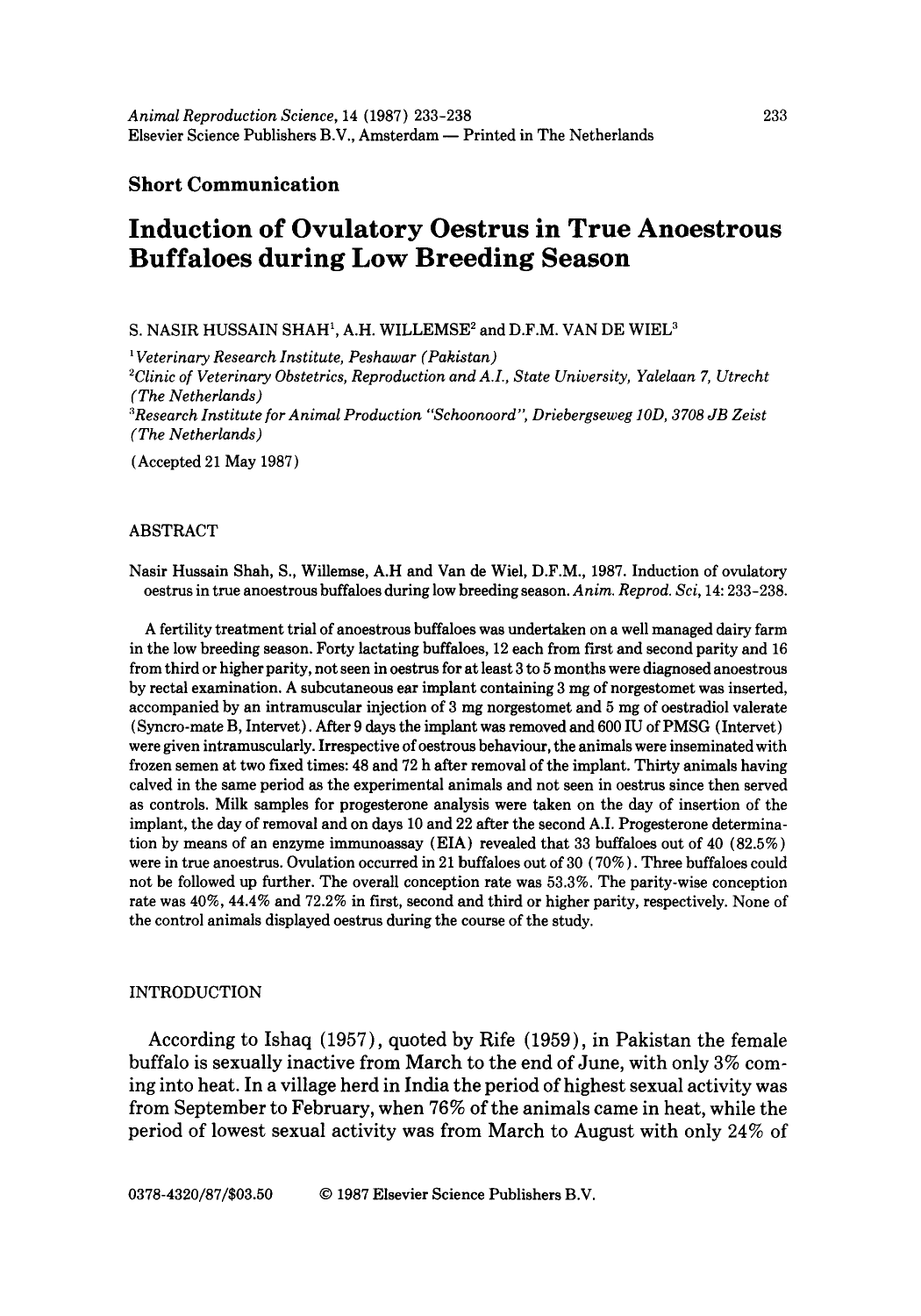the animals showing oestrus (Rao and Rao, 1970). In Bangladesh, only 2% of the buffaloes were found in heat during summer (Hossain and Ahmed, 1971 ).

In Pakistan no results are available on the relationship between nutrition and ovarian activity during different seasons. In India, in an experiment on buffaloes receiving sub-maintenance rations, the percentage of buffaloes with a constant basal level of progesterone in the peripheral blood, indicating ovarian inactivity, was higher in summer (Kaur and Arora, 1984). In the summer season the responsiveness of the hypothalamic hypophyseal system to exogenous GnRH is lowered (Aboul-Ela et al., 1983). Summer anoestrus is a common problem in the dairy buffalo in Egypt, Pakistan, India and Bangladesh.

Anoestrus in cows has been successfully treated either with an ear implant containing norgestomet or with an intravaginal device containing progesterone (Gonzalez-Padilla et al., 1975; Mulvehill and Sreenan, 1978; Smith et al., 1979; Willemse et al., 1982). norgestomet was effective in the induction of oestrus in suckling beef cows (Miksch et al., 1978). In dairy buffaloes a conception rate of 43.7% was obtained during the normal breeding season with fixed time A.I. at 48 and 72 h after withdrawal of a norgestomet ear implant, followed by injection of PMSG (Rao and Rao, 1979). The norgestomet-PMSG regimen has been attempted in buffalo heifers and buffalo cows not seen in oestrus for at least 3 months (Rao and Sreemannarayana, 1983). In this experiment the conception rate after insemination in two consecutive oestrous periods was 46.2%. The influence of the environment, especially nutrition, was highlighted by Singh et al. (1983) as conception rates to fixed time A.I. after a norgestomet-PMSG treatment were 40% in village herds compared to 61% for a well managed herd.

The present trial was designed to induce a synchronized ovulatory oestrus in anoestrous Nili-Ravi buffaloes in a well managed herd during the summer season in Pakistan.

## MATERIALS AND METHODS

The experiment was performed on a herd consisting of 550 Nili-Ravi buffaloes. The animals were hand-milked twice a day and received a formulated ration and green fodder. They were housed indoors, but were allowed to remain outside in open sheds daily, for some hours. One stockman was responsible for the care, feeding and management (including oestrus detection twice daily with the help of a teaser bull) of 10-15 buffaloes.

For the experiment, lactating buffaloes not seen in oestrus for at least 3 to 5 months were selected. Internal genitalia of these buffaloes were palpated rectally and 40 animals with inactive ovaries and a toneless uterus were selected for the experiment. Thirty animals having calved in the same period as the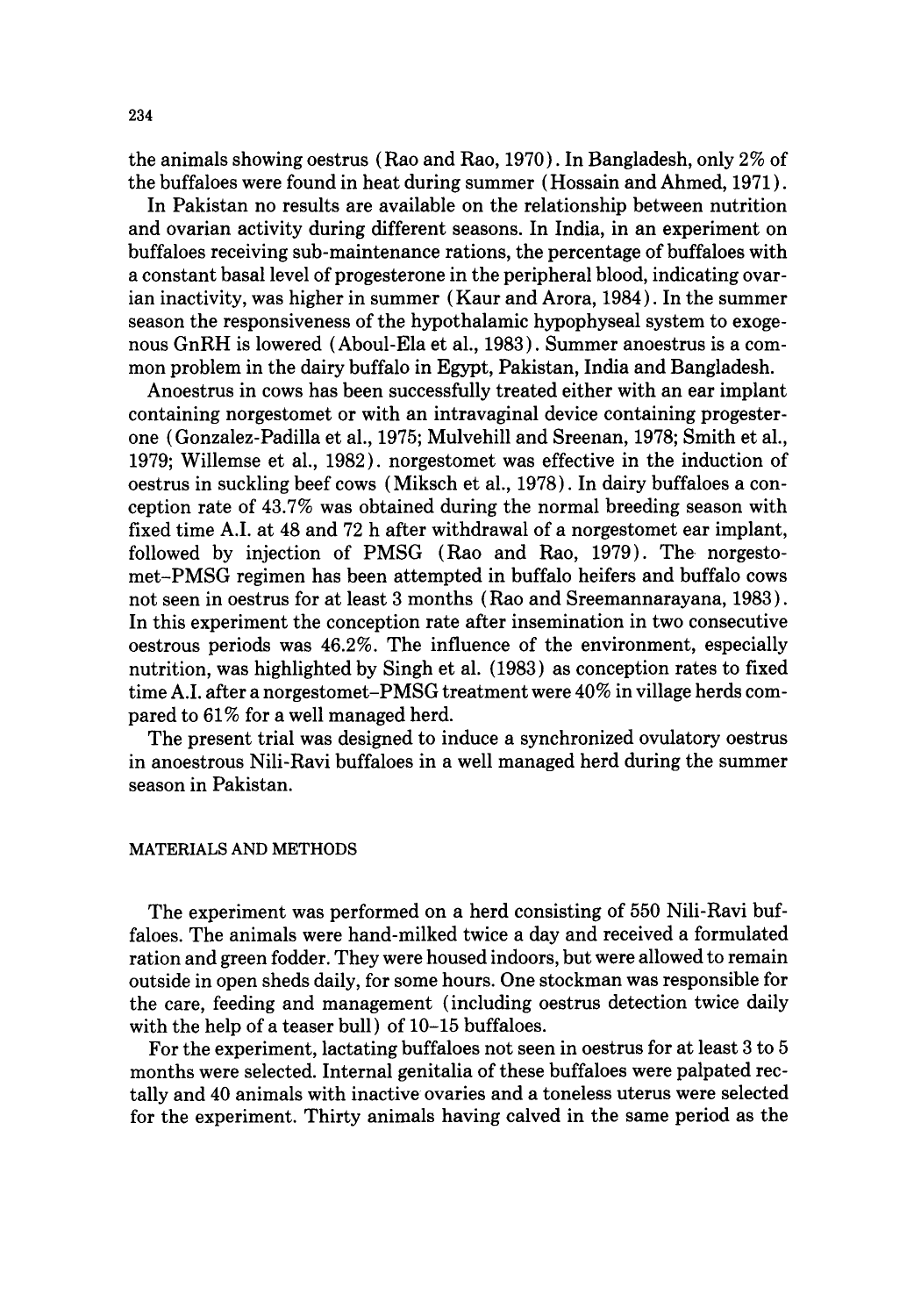experimental animals and not seen in oestrus since, served as controls. The trial was carried out in May (summer season).

The buffaloes were at an average of  $192.5 \pm 57.7$  days after calving and none of them had shown any oestrous symptoms since. In the experimental group 12 animals were of the first parity, 12 of the second, and the remaining 16 had higher parities.

A subcutaneous ear implant containing 6 mg of norgestomet was inserted, accompanied by an intramuscular injection of 3 mg norgestomet and 5 mg of oestradiol valerate (Syncro-mate B, Intervet). After 9 days the implant was removed and 600 IU of PMSG were given intramuscularly. Fixed time insemination with frozen semen was done at 48 and 72 h after withdrawal of the implant, irrespective of oestrous behaviour.

Milk samples were taken on the day of insertion of the implant, the day of removal and on 10 and 22 days after the second A.I. In those samples progesterone values were determined by an enzyme immunoassay as described earlier by Van de Wiel and Koops (1986).

The EIA procedure for direct (i.e. without extraction) measurement of progesterone in buffalo milk was validated by comparing progesterone concentrations in 32 buffalo milk samples as measured by EIA and by a previously validated direct radio-immunoassay (RIA) (Van de Wiel et al., 1978). The equation of the regression line was  $EIA = 0.89$  RIA + 1.33 (ng/ml) with a correlation coefficient  $r = 0.969$ .

#### RESULTS

The clinical diagnosis of true anoestrus was confirmed by milk progesterone levels in 33 out of 40 animals (82.5%). Among these 33 buffaloes, one lost the ear implant and two others were excluded from the experiment as they were suffering from endometritis.

Ovulation was induced in 21 buffaloes out of 30 ( 70% ) as estimated from progesterone values in milk samples taken on day 10 after A.I. The parity-wise success rate of induction of ovulation was 60%, 77.7% and 72.7% in first, second and third or higher parity, respectively. Out of 30 anoestrous animals 16 conceived subsequently giving an overall conception rate of 53.3% (Table 1 ). A buffalo was considered as pregnant when progesterone values both on the 10th day and 22nd day after A.I. were more than 5.0 ng/ml. These pregnancies were confirmed by rectal examination on day 60 after A.I.

The conception rate was highest in the third or higher parity buffaloes as all the buffaloes  $(n=8)$  of this group in which ovulation was induced, conceived (100%). The parity-wise overall conception rates in all the treated animals were 40%, 44.4% and 72.7% in first, second and third or higher parity, respectively.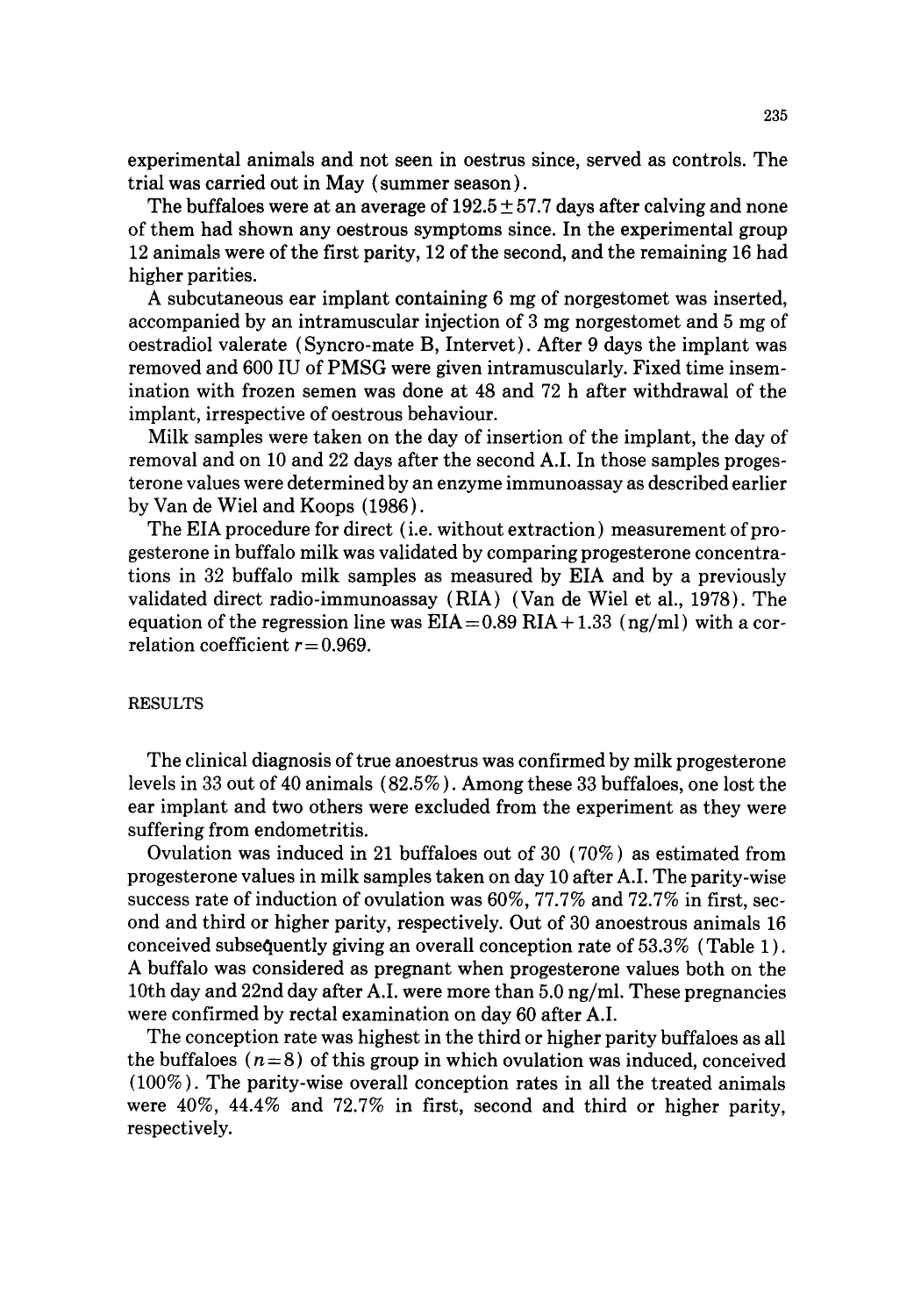## TABLE 1

Oestrus induction with a progestagen-containing ear implant in 30 Nili-Ravi buffaloes with true anoestrus

| Treatment          | No. of<br>buffaloes | Implant<br>insertion | Buffaloes with $>$ 5 ng/ml<br>milk progesterone 10 days<br>post-A.I. |           | Buffaloes with $>5$ ng/ml<br>milk progesterone 22 days<br>post-A.I. |           |
|--------------------|---------------------|----------------------|----------------------------------------------------------------------|-----------|---------------------------------------------------------------------|-----------|
|                    |                     |                      | (n)                                                                  | ( %)      | (n)                                                                 | ( %)      |
|                    |                     |                      |                                                                      | ovulation |                                                                     | pregnancy |
| Control            | 30                  |                      |                                                                      |           |                                                                     |           |
| Treated<br>(Total) | 30                  | 30                   | 21                                                                   | 70.0      | 16                                                                  | 53.3      |
| 1st Parity         | 10                  | 10                   | 6                                                                    | 60.0      | 4                                                                   | 40.0      |
| 2nd Parity         | 9                   | 9                    | 7                                                                    | 77.77     | 4                                                                   | 44.44     |
| 3rd Parity         | 11                  | 11                   | 8                                                                    | 72.72     | 8                                                                   | 72.72     |

#### DISCUSSION

Seven animals were incorrectly diagnosed as being non-cycling: Obviously the presence of a functional corpus luteum was not detected in these animals during rectal palpation. The same discrepancy was found in an experiment with true anoestrous cows (Willemse et al., 1982).

Progesterone values were basal  $(0.18 \pm 0.23 \text{ ng/ml})$  in all 30 buffaloes at the time of insertion and at the time of withdrawal of the implant, which confirms the true anoestrous state in these animals. Twenty-one buffaloes showed elevated values  $(13.22 \pm 6.74 \text{ ng/ml})$  at 10 days after withdrawal of the implant, indicating that ovulation had occurred.

These results are in complete agreement with those obtained by Singh et al. (1983 ). The particular treatment regimen was used to study the efficacy of the drug in the best milk-producing breed of buffaloes, i.e. Nili-Ravi.

We obtained an overall conception rate of 53.3% with fixed time A.I. after induced ovulation while Singh et al. (1983) reported a conception rate of 50.13% over three oestrous periods after treatment, and Rao and Sreemannarayana (1983) achieved an overall pregnancy rate of 46.2% after insemination in an induced plus the following spontaneous oestrous period ( 32.5% in heifers and 68% in adults). In our experiment the increase in conception rate with advancement of parity supports the earlier findings of Cady et al. (1983) in Nili-Ravi buffaloes.

The present results of the treatment of anoestrous buffaloes with norgestomet in the low breeding season are encouraging. We conclude that a norgestomet treatment regimen was able to restore ovarian activity, resulting in ovulation in the majority of anoestrous buffaloes ( 70% ). In earlier studies it

236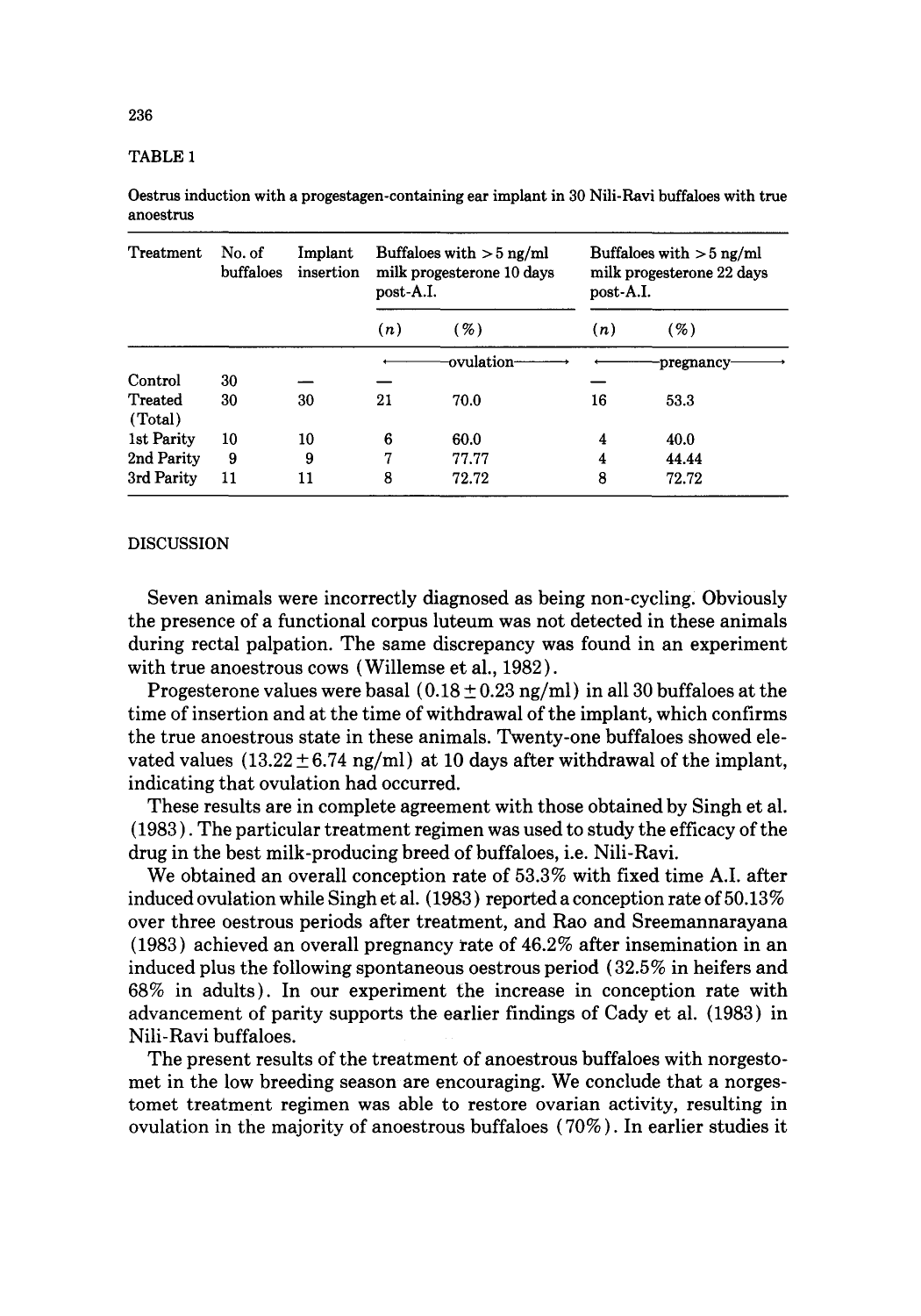has also been reported that a great proportion of animals will continue to cycle following treatment with norgestomet ( in buffaloes: Rao and Sreemannarayana, 1983; Singh et al., 1983; Rao, 1985; in cows: Willemse et al., 1982). The advantage of this treatment can be appreciated especially as none of the 30 control animals displayed oestrus over the same period of time.

The results achieved in our study in a herd with high standards of management and nutrition would probably not be obtained in animals kept under prevailing conditions in village herds.

#### ACKNOWLEDGEMENT

We are thankful to the staff of the Military Dairy Farm, Rawalpindi, for all arrangements, Dr. S. Kazim Hussain Shah, veterinary officer, Hazro, for the A.I., Intervet (The Netherlands) for supply of Syncro-mate B and Ing. Wim Koops for help with the laboratory work, at IVO Zeist, The Netherlands.

#### **REFERENCES**

- Aboul-Ela, M.B., El Keraby, F.E. and Chesworth, J.M., 1983. Seasonal variation in LH release in response to GnRH in buffalo. Anim. Reprod. Sci., 6: 229-232.
- Cady, R.A., Shah, S.K., Schermerhorn, E.C. and McDowell, R.E., 1983. Factors affecting performance of Nili-Ravi buffaloes in Pakistan. J. Dairy Sci., 66: 578-586.
- Gonzalez-Padilla, E.R., Ruiz, R., LaFever, D., Denham, A. and Wiltbank, J.N., 1975. Puberty in beef heifers. III. Induction of fertile estrus. J. Anim. Sci., 40:1110-1118.
- Hossain, A.S.K.E. and Ahmed, S.U., 1971. Seasonal variations of oestrus in buffaloes of Bangladesh. Bangladesh Vet. J., 5:47-52 (Anim. Breed. Abstr., 44: 611, 1976).
- Ishaq, S.M., 1957. Breeding habits of buffalo cows. In: The Healer. College of Veterinary Science, Lahore, Pakistan, pp. 26-28.
- Kaur, H. and Arora, S.P., 1984. Annual pattern of plasma progesterone in normal cycling buffaloes *(Bubalus bubalis)* fed two levels of nutrition. Anim. Reprod. Sci., 7: 323-332.
- Miksch, E.D., LaFever, D.G., Mukembo, G., Spitzer, J.C. and Wiltbank, J.N., 1978. Synchronization of oestrus in beef cattle. II. Effect of an injection of norgestomet and an estrogen in conjuction with a norgestomet implant in heifers and cows. Theriogenology, 10: 201-221.
- Mulvehill, P. and Sreenan, J.M., 1978. Oestrus cycle control and fertility in beef cattle following short-term progestagen treatments. In: J.R. Sreenan (Editor), Control of Reproduction in the Cow. Martinus Nijhoff, The Hague, pp. 486-510.
- Rao, A.R. and Rao, S.V., 1979. Synchronisation of oestrus in buffaloes with norgestomet. Vet. Rec., 105: 256.
- Rao, A.V.N., 1985. The evalution of progesterone used alone or in conjuction with PMSG and (or) prostaglandin for the induction of fertile oestrus in anoestrous buffaloes during normal and low breeding season. Proceedings of the First World Buffalo Congress, 27-31 December 1985, Cairo, Egypt, Vol. IV, pp. 969-970.
- Rao, A.V.N. and Rao, C.S., 1970. Oestrus in village herds of Indian water buffaloes. Indian Vet. J., 47: 742-748.
- Rao, A.V.N. and Sreemannarayana, 0., 1983. Induction of ovulatory oestrus and fertility in noncycling buffaloes with Norgestomet during low breeding season. Theriogenology, 19: 305-309.